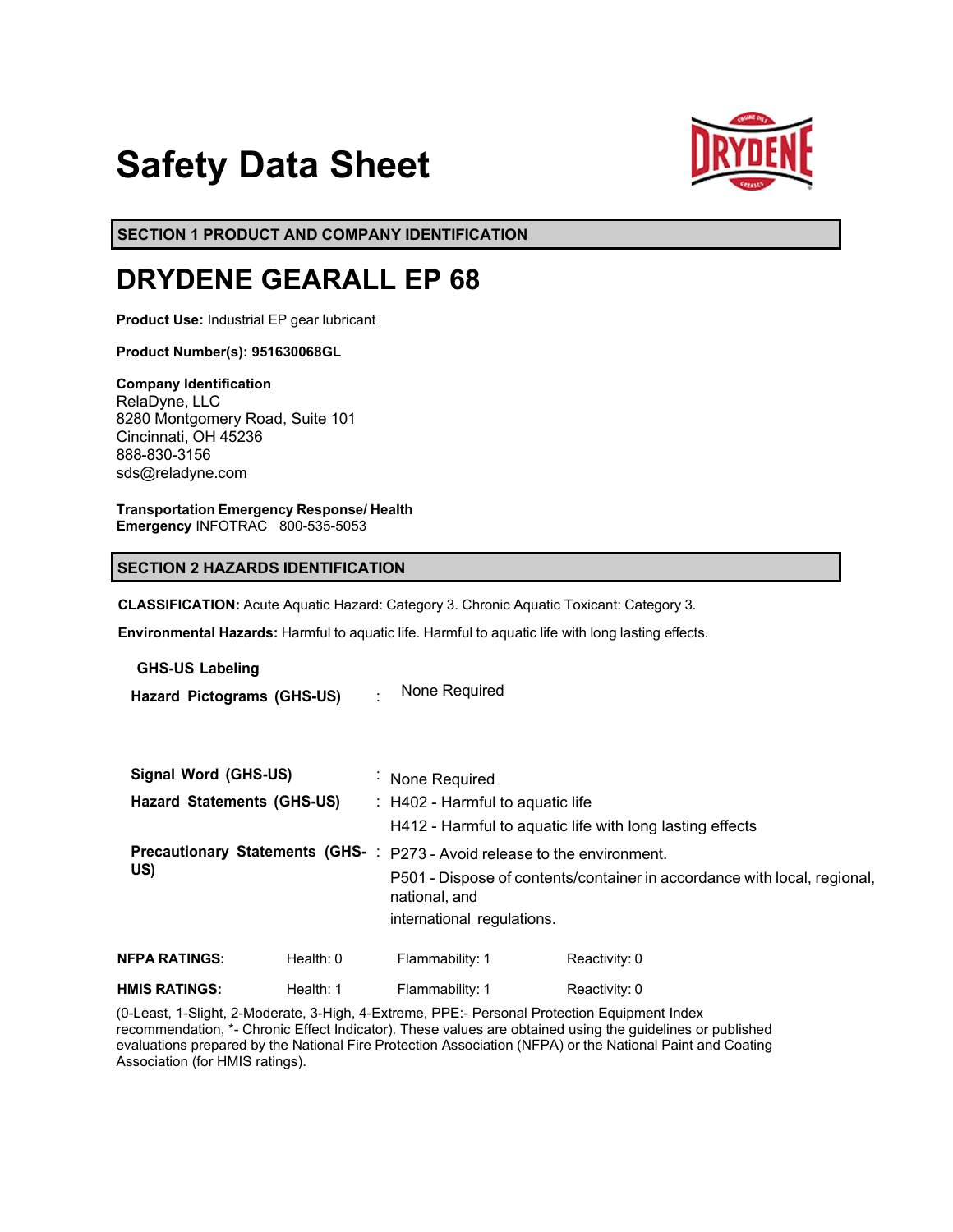**LABEL RECOMMENDATION:**

Label Category : INDUSTRIAL OIL 1 - IND1

#### **HAZARDS NOT OTHERWISE CLASSIFIED:** Not Applicable

# **SECTION 3 COMPOSITION/ INFORMATION ON INGREDIENTS**

| <b>COMPONENTS</b>                      | <b>CAS NUMBER</b> | <b>AMOUNT</b>    |
|----------------------------------------|-------------------|------------------|
| Highly refined mineral oil (C15 - C50) | Mixture           | 70 - 99 % weight |

#### **SECTION 4 FIRST AID MEASURES**

#### **Description of first aid measures**

**Eye:** No specific first aid measures are required. As a precaution, remove contact lenses, if worn, and flush eyes with water.

**Skin:** No specific first aid measures are required. As a precaution, remove clothing and shoes if contaminated. To remove the material from skin, use soap and water. Discard contaminated clothing and shoes or thoroughly clean before reuse.

**Ingestion:** No specific first aid measures are required. Do not induce vomiting. As a precaution, get medical advice.

**Inhalation:** No specific first aid measures are required. If exposed to excessive levels of material in the air, move the exposed person to fresh air. Get medical attention if coughing or respiratory discomfort occurs.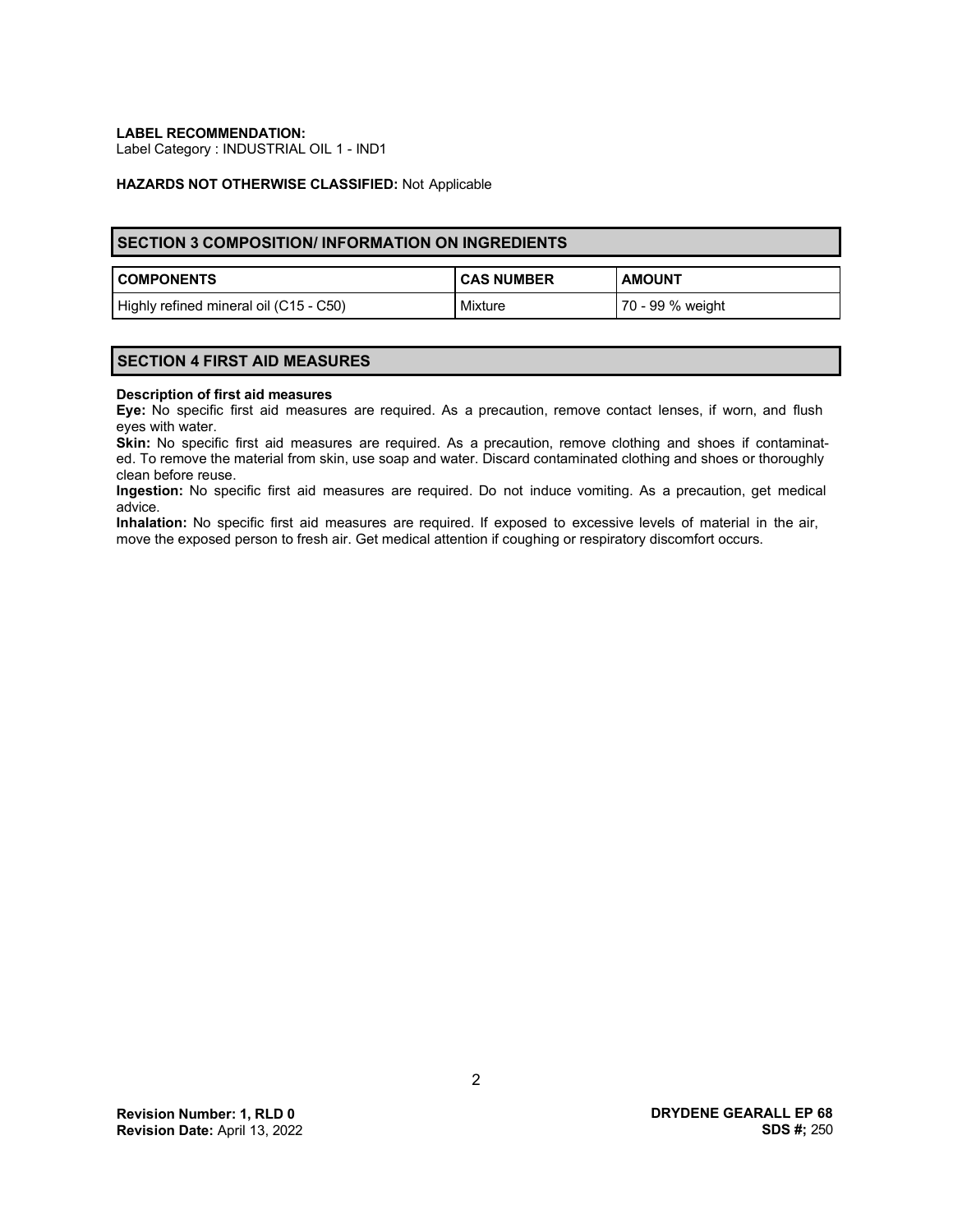### **Most important symptoms and effects, both acute and delayed IMMEDIATE SYMPTOMS AND HEALTH EFFECTS**

**Eye:** Not expected to cause prolonged or significant eye irritation.

**Skin:** Contact with the skin is not expected to cause prolonged or significant irritation. Contact with the skin is not expected to cause an allergic skin response. Not expected to be harmful to internal organs if absorbed through the skin. High-Pressure Equipment Information: Accidental high-velocity injection under the skin of materials of this type may result in serious injury. Seek medical attention at once should an accident like this occur. The initial wound at the injection site may not appear to be serious at first; but, if left untreated, could result in disfigurement or amputation of the affected part.

**Ingestion:** Not expected to be harmful if swallowed.

**Inhalation:** Not expected to be harmful if inhaled. Contains a petroleum-based mineral oil. May cause respiratory irritation or other pulmonary effects following prolonged or repeated inhalation of oil mist at airborne levels above the recommended mineral oil mist exposure limit. Symptoms of respiratory irritation may include coughing and

difficulty breathing.

# **DELAYED OR OTHER SYMPTOMS AND HEALTH EFFECTS:** Not classified.

#### **Indication of any immediate medical attention and special treatment needed**

**Note to Physicians:** In an accident involving high-pressure equipment, this product may be injected under the skin. Such an accident may result in a small, sometimes bloodless, puncture wound. However, because of its driving force, material injected into a fingertip can be deposited into the palm of the hand. Within 24 hours, there is usually a great deal of swelling, discoloration, and intense throbbing pain. Immediate treatment at a surgical emergency

# **SECTION 5 FIRE FIGHTING MEASURES**

**EXTINGUISHING MEDIA:** Use water fog, foam, dry chemical or carbon dioxide (CO2) to extinguish flames.

# **PROTECTION OF FIRE FIGHTERS:**

**Fire Fighting Instructions:** This material will burn although it is not easily ignited. See Section 7 for proper handling and storage. For fires involving this material, do not enter any enclosed or confined fire space without proper protective equipment, including self-contained breathing apparatus.

**Combustion Products:** Highly dependent on combustion conditions. A complex mixture of airborne solids, liquids, and gases including carbon monoxide, carbon dioxide, and unidentified organic compounds will be evolved when this material undergoes combustion.

# **SECTION 6 ACCIDENTAL RELEASE MEASURES**

**Protective Measures:** Eliminate all sources of ignition in vicinity of spilled material.

**Spill Management:** Stop the source of the release if you can do it without risk. Contain release to prevent further contamination of soil, surface water or groundwater. Clean up spill as soon as possible, observing precautions in Exposure Controls/Personal Protection. Use appropriate techniques such as applying non-combustible absorbent materials or pumping. Where feasible and appropriate, remove contaminated soil. Place contaminated materials in disposable containers and dispose of in a manner consistent with applicable regulations. **Reporting:** Report spills to local authorities as appropriate or required.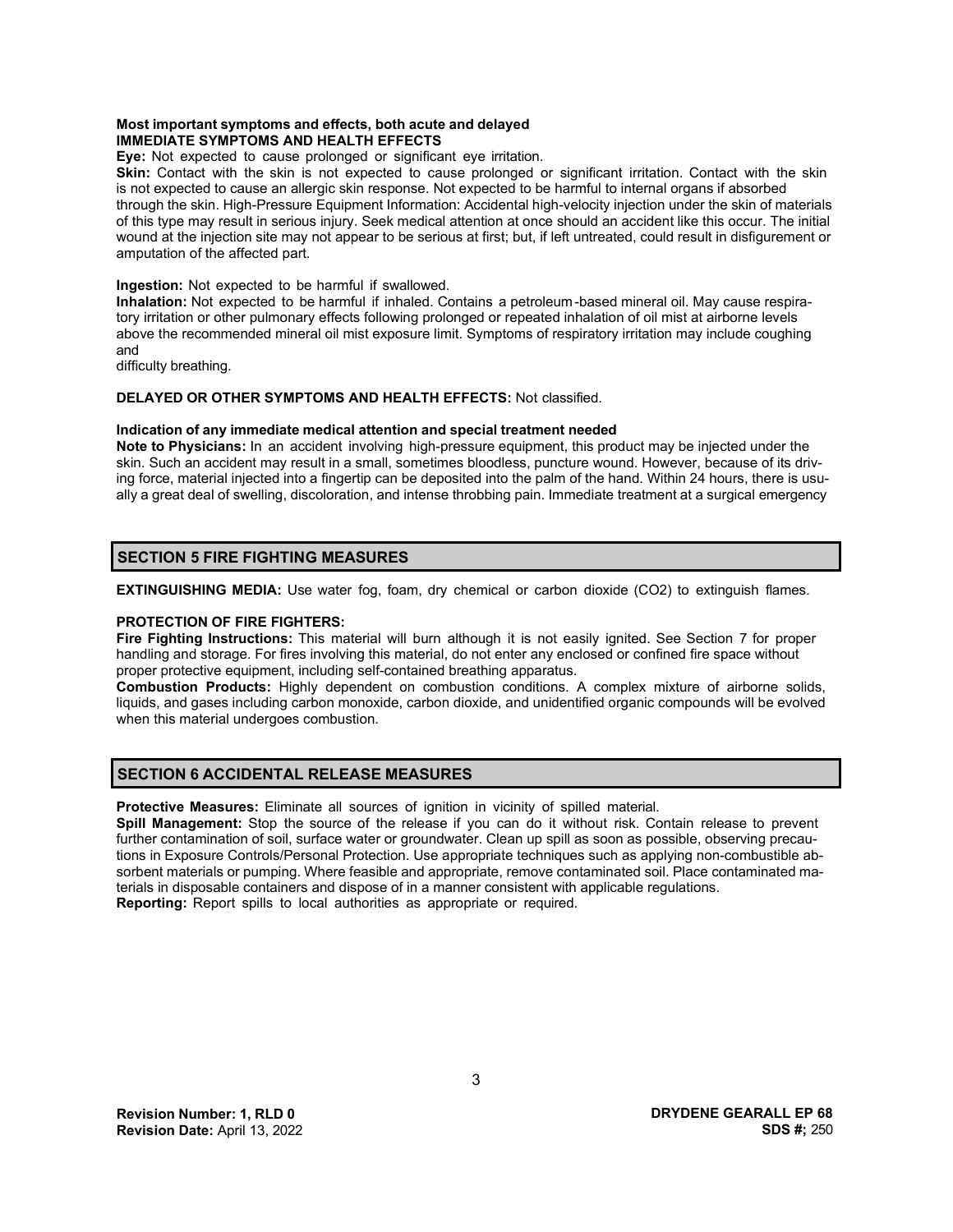# **SECTION 7 HANDLING AND STORAGE**

**General Handling Information:** Avoid contaminating soil or releasing this material into sewage and drainage systems and bodies of water.

**Static Hazard:** Electrostatic charge may accumulate and create a hazardous condition when handling this material. To minimize this hazard, bonding and grounding may be necessary but may not, by themselves, be sufficient.

Review all operations which have the potential of generating and accumulating an electrostatic charge and/or a flammable atmosphere (including tank and container filling, splash filling, tank cleaning, sampling, gauging, switch loading, filtering, mixing, agitation, and vacuum truck operations) and use appropriate mitigating procedures. For more information, refer to OSHA Standard 29 CFR 1910.106, 'Flammable and Combustible Liquids', National Fire Protection Association (NFPA 77, 'Recommended Practice on Static Electricity', and/or the American Petroleum Institute (API) Recommended Practice 2003, 'Protection Against Ignitions Arising Out of Static, Lightning, and Stray Currents'.

**Container Warnings:** Container is not designed to contain pressure. Do not use pressure to empty container or it may rupture with explosive force. Empty containers retain product residue (solid, liquid, and/or vapor) and can be dangerous. Do not pressurize, cut, weld, braze, solder, drill, grind, or expose such containers to heat, flame, sparks, static electricity, or other sources of ignition. They may explode and cause injury or death. Empty containers

# **SECTION 8 EXPOSURE CONTROLS/PERSONAL PROTECTION**

#### **GENERAL CONSIDERATIONS:**

Consider the potential hazards of this material (see Section 3), applicable exposure limits, job activities, and other substances in the work place when designing engineering controls and selecting personal protective equipment. If engineering controls or work practices are not adequate to prevent exposure to harmful levels of this material, the personal protective equipment listed below is recommended. The user should read and understand all instructions and limitations supplied with the equipment since protection is usually provided for a limited time or under certain circumstances.

#### **ENGINEERING CONTROLS:**

Use in a well-ventilated area.

# **PERSONAL PROTECTIVE EQUIPMENT**

**Eye/Face Protection:** No special eye protection is normally required. Where splashing is possible, wear safety glasses with side shields as a good safety practice.

**Skin Protection:** No special protective clothing is normally required. Where splashing is possible, select protective clothing depending on operations conducted, physical requirements and other substances in the workplace.

Suggested materials for protective gloves include: Nitrile Rubber, Silver Shield, Viton.

**Respiratory Protection:** No respiratory protection is normally required.

If user operations generate an oil mist, determine if airborne concentrations are below the occupational exposure limit for mineral oil mist. If not, wear an approved respirator that provides adequate protection from the measured concentrations of this material. For air-purifying respirators use a particulate cartridge. Use a positive pressure air-

#### **Occupational Exposure Limits:**

| Component                              | Agency       | TWA                | <b>STEL</b>       | <b>Ceiling</b> | <b>Notation</b> |
|----------------------------------------|--------------|--------------------|-------------------|----------------|-----------------|
| Highly refined mineral oil (C15 - C50) | <b>ACGIH</b> | $5 \text{ mg/m}$ 3 | $10 \text{ mg/m}$ |                |                 |
| Highly refined mineral oil (C15 - C50) | OSHA Z-1     | $5 \text{ mg/m}$   |                   |                |                 |

Consult local authorities for appropriate values.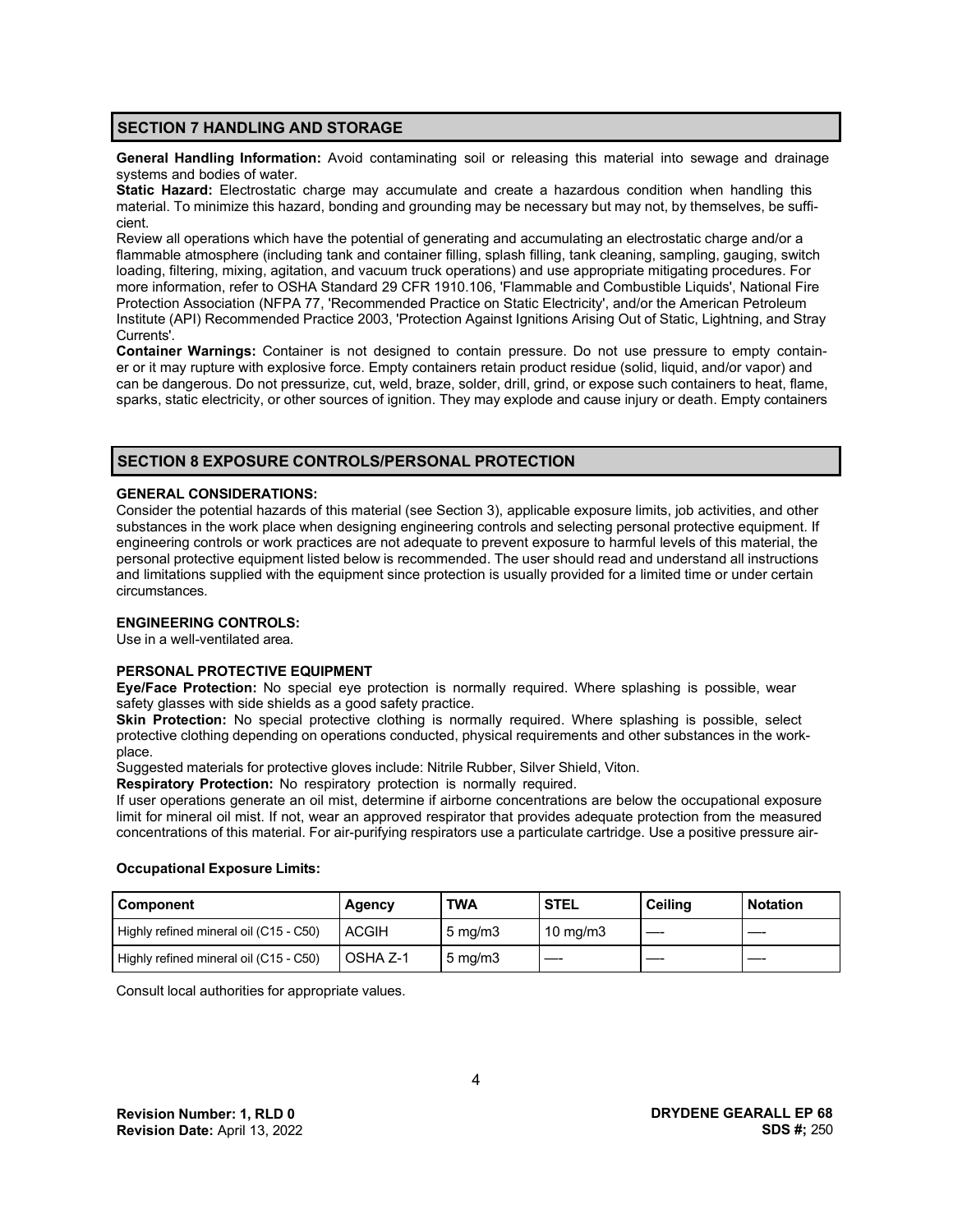# **SECTION 9 PHYSICAL AND CHEMICAL PROPERTIES**

**Attention: the data below are typical values and do not constitute a specification.**

**Color:** Amber **Physical State:** Liquid **Odor:** Petroleum odor **Odor Threshold:** Not Determined **pH:** Essentially neutral **Vapor Pressure:** Not Determined **Vapor Density (Air = 1):** Greater than 5 **Initial Boiling Point:** 600°F **Solubility:** Negligible **Freezing Point:** Not Applicable **Melting Point:** -20°C **Specific Gravity:** 0.88 **Viscosity:** Approximately 68 cSt @ 40°C **Evaporation Rate:** No data available **Decomposition temperature:** No Data Available **Octanol/Water Partition Coefficient:** No data available

**FLAMMABLE PROPERTIES: Flammability (solid, gas):** No Data Available

**Flashpoint:** (Cleveland Open Cup) 400 °F **Autoignition:** Not Determined **Flammability (Explosive) Limits (% by volume in air):** Lower: Not Determined Upper: Not Determined

# **SECTION 10 STABILITY AND REACTIVITY**

**Reactivity:** May react with strong acids or strong oxidizing agents, such as chlorates, nitrates, peroxides, etc.

**Chemical Stability:** This material is considered stable under normal ambient and anticipated storage and handling conditions of temperature and pressure.

**Incompatibility With Other Materials:** Not applicable

**Hazardous Decomposition Products:** None known (None expected)

**Hazardous Polymerization:** Hazardous polymerization will not occur.

# **SECTION 11 TOXICOLOGICAL INFORMATION**

#### **Information on toxicological effects**

**Serious Eye Damage/Irritation:** The eye irritation hazard is based on evaluation of data for product components.

**Skin Corrosion/Irritation:** The skin irritation hazard is based on evaluation of data for product components.

**Skin Sensitization:** The skin sensitization hazard is based on evaluation of data for product components.

**Acute Dermal Toxicity:** The acute dermal toxicity hazard is based on evaluation of data for product components.

**Acute Oral Toxicity:** The acute oral toxicity hazard is based on evaluation of data for product components.

**DRYDENE GEARALL EP 68 SDS #;** 250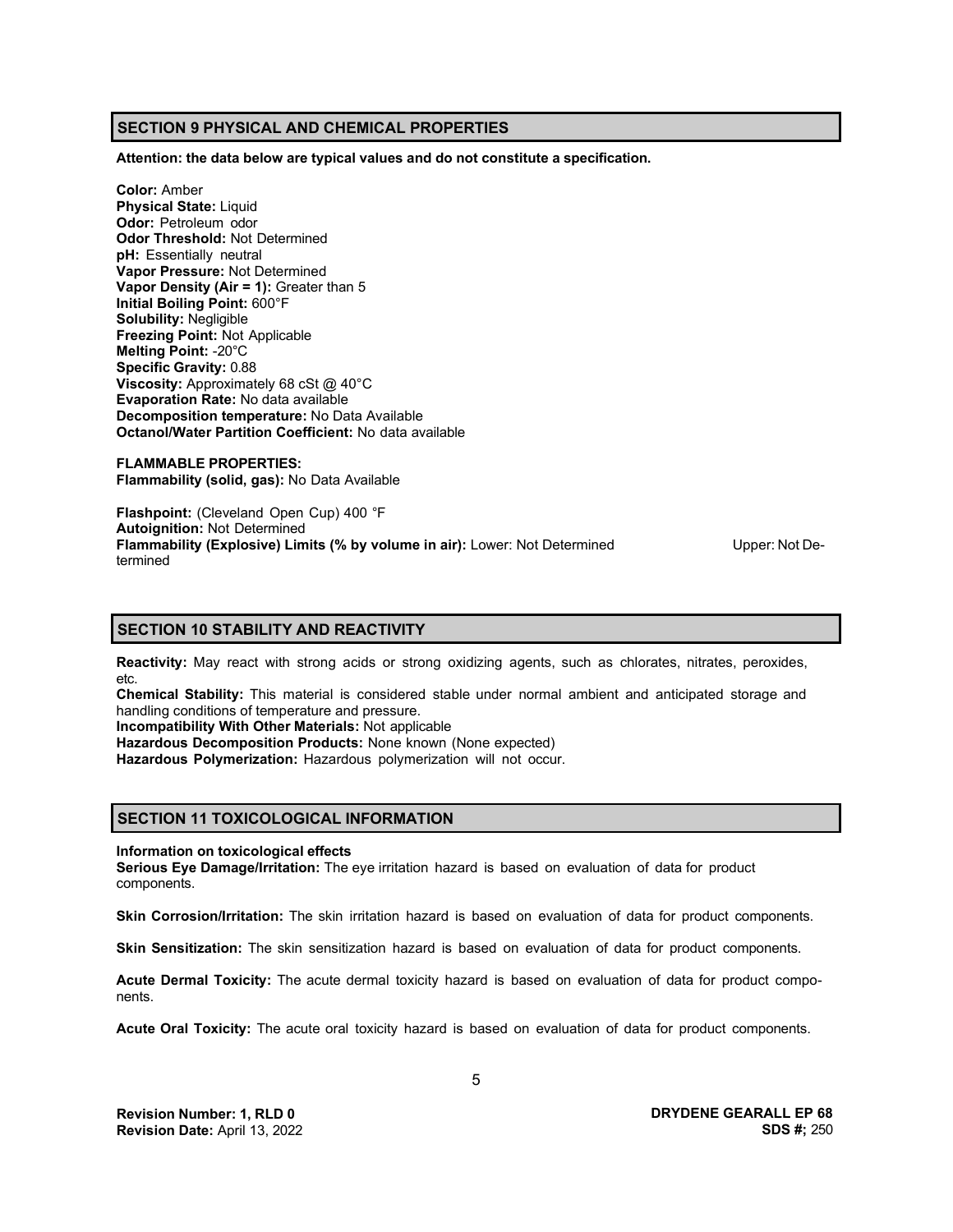**Acute Inhalation Toxicity:** The acute inhalation toxicity hazard is based on evaluation of data for product components.

#### **Acute Toxicity Estimate:** Not Determined

**Germ Cell Mutagenicity:** The hazard evaluation is based on data for components or a similar material.

**Carcinogenicity:** The hazard evaluation is based on data for components or a similar material.

**Reproductive Toxicity:** The hazard evaluation is based on data for components or a similar material.

**Specific Target Organ Toxicity - Single Exposure:** The hazard evaluation is based on data for components or a similar material.

**Specific Target Organ Toxicity - Repeated Exposure:** The hazard evaluation is based on data for components or a similar material.

#### **ADDITIONAL TOXICOLOGY INFORMATION:**

This product contains petroleum base oils which may be refined by various processes including severe solvent extraction, severe hydrocracking, or severe hydrotreating. None of the oils requires a cancer warning under the OSHA Hazard Communication Standard (29 CFR 1910.1200). These oils have not been listed in the National Toxicology Program (NTP) Annual Report nor have they been classified by the International Agency for Research on Cancer (IARC) as; carcinogenic to humans (Group 1), probably carcinogenic to humans (Group 2A), or possibly carcinogenic to humans (Group 2B). These oils have not been classified by the American Conference of Governmental Industrial Hygienists (ACGIH) as: confirmed human carcinogen (A1), suspected human carcinogen (A2), or confirmed animal carcinogen with unknown relevance to humans (A3).

### **SECTION 12 ECOLOGICAL INFORMATION**

#### **ECOTOXICITY**

This material is not expected to be harmful to aquatic organisms. The product has not been tested. The statement has been derived from the properties of the individual components.

#### **MOBILITY**

No data available.

#### **PERSISTENCE AND DEGRADABILITY**

This material is not expected to be readily biodegradable. The biodegradability of this material is based on an evaluation of data for the components or a similar material. The product has not been tested. The statement has been derived from the properties of the individual components.

# **POTENTIAL TO BIOACCUMULATE**

Bioconcentration Factor: No data available. Octanol/Water Partition Coefficient: No data available

### **SECTION 13 DISPOAL CONSIDERATIONS**

Use material for its intended purpose or recycle if possible. Oil collection services are available for used oil recycling or disposal. Place contaminated materials in containers and dispose of in a manner consistent with applicable regulations. Contact your sales representative or local environmental or health authorities for approved disposal or recycling methods.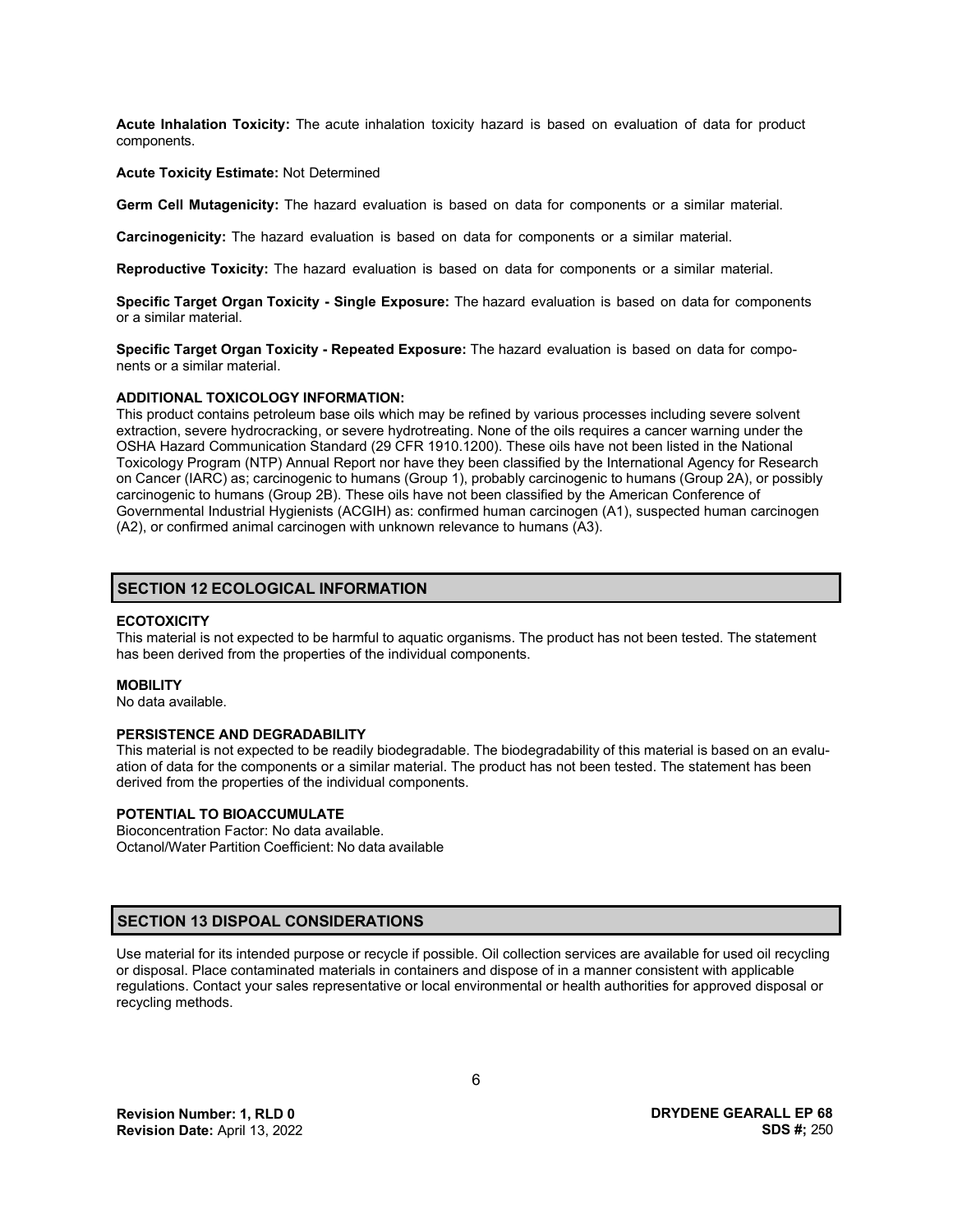# **SECTION 14 TRANSPORT INFORMATION**

The description shown may not apply to all shipping situations. Consult 49CFR, or appropriate Dangerous Goods Regulations, for additional description requirements (e.g., technical name) and mode-specific or quantityspecific shipping requirements.

**DOT Shipping Description:** PETROLEUM LUBRICATING OIL, NOT REGULATED AS A HAZARDOUS MATERIAL FOR TRANSPORTATION UNDER 49 CFR

**IMO/IMDG Shipping Description:** PETROLEUM LUBRICATING OIL; NOT REGULATED AS DANGEROUS GOODS FOR TRANSPORT UNDER THE IMDG CODE

**ICAO/IATA Shipping Description:** PETROLEUM LUBRICATING OIL; NOT REGULATED AS DANGEROUS GOODS FOR TRANSPORT UNDER ICAO TI OR IATA DGR

**Transport in bulk according to Annex II of MARPOL 73/78 and the IBC code:** Not applicable

| <b>SECTION 15 REGULATORY INFORMATION</b> |  |
|------------------------------------------|--|
|------------------------------------------|--|

| <b>EPCRA 311/312 CATEGORIES:</b>  | 1. Immediate (Acute) Health Effects:<br>2. Delayed (Chronic) Health Effects:<br>3. Fire Hazard:<br>4. Sudden Release of Pressure Hazard:<br>5. Reactivity Hazard: | NO.<br>NO<br>NO.<br>NO.<br>NO. |
|-----------------------------------|-------------------------------------------------------------------------------------------------------------------------------------------------------------------|--------------------------------|
| <b>REGULATORY LISTS SEARCHED:</b> |                                                                                                                                                                   |                                |
| 01-1 = IARC Group 1               | 03=EPCRA 313                                                                                                                                                      |                                |
| 01-2 A=IARC Group 2A              | 04=CA Proposition 65                                                                                                                                              |                                |
| 01-2B=IARC Group 2B               | 05=MARTK                                                                                                                                                          |                                |
| 02=NTP Carcinogen                 | 06=NJ RTK                                                                                                                                                         |                                |
|                                   | 07=PA RTK                                                                                                                                                         |                                |

No components of this material are found on the regulatory lists above.

#### **CHEMICAL INVENTORIES:**

All components comply with the following chemical inventory requirements: AICS (Australia), DSL (Canada), EINECS (European Union), IECSC (China), KECI (Korea), PICCS (Philippines), TSCA (United States).

One or more components does not comply with the following chemical inventory requirements: ENCS (Japan).

#### **NEW JERSEY RTK CLASSIFICATION:**

Under the New Jersey Right-to-Know Act L. 1983 Chapter 315 N.J.S.A. 34:5A-1 et. seq., the product is to be identified as follows: PETROLEUM OIL (Lubricating oil)

# **SECTION 16 OTHER INFORMATION**

**REVISION STATEMENT:** This revision updates the following sections of this Safety Data Sheet: 1 **Revision Date:** April 14, 2022